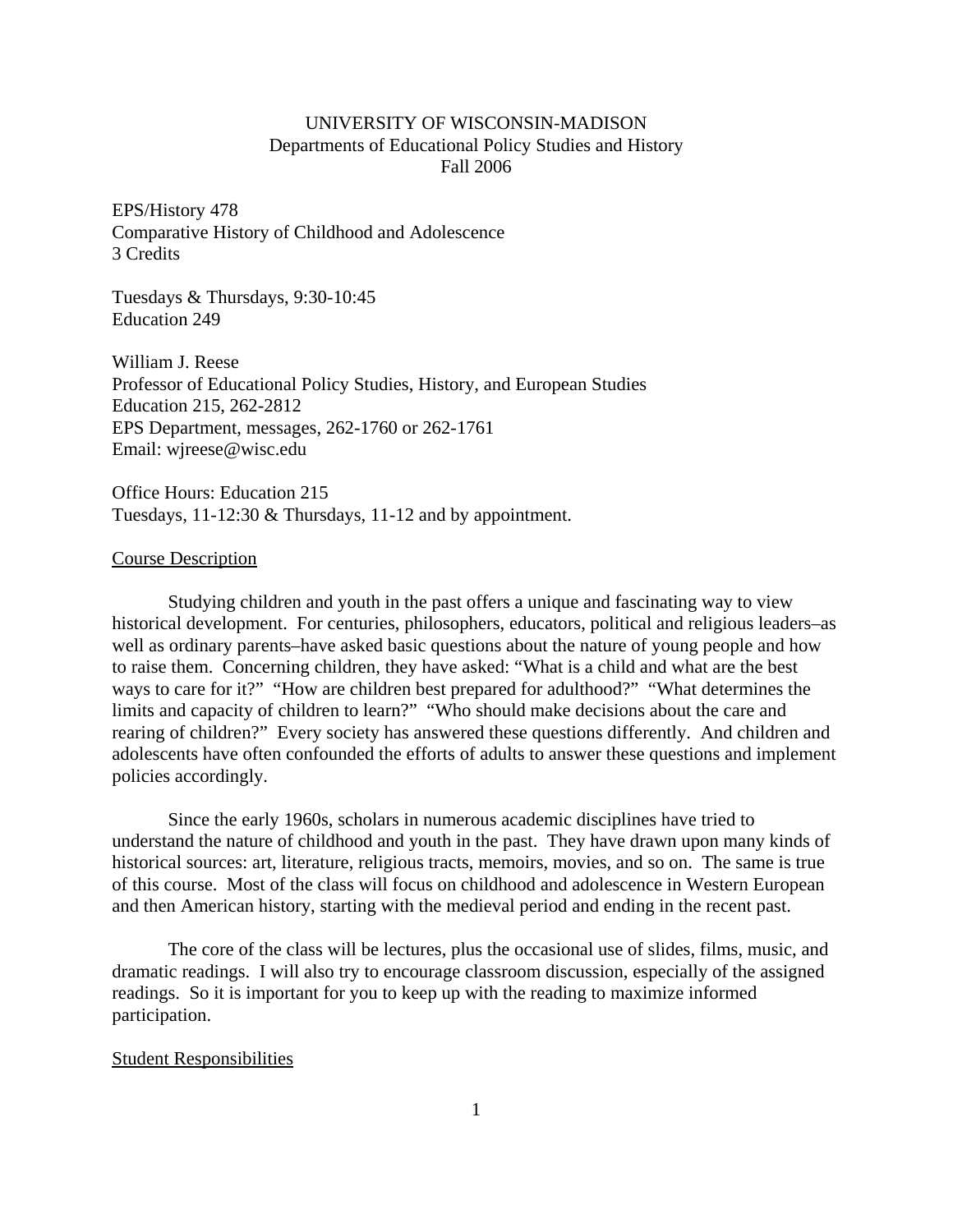Class attendance is expected. It is the basis for class participation, the quality of which will help contribute to 10% of your grade. Missing more than a few classes will lower your class participation grade, which will also be determined by 5 one page, double spaced writing assignments, due over the course of the semester. You will have a week to complete each assignment, which will address our required readings.

There will be three exams: two closed book (and in class) and a take-home final. Each exam is worth 30% of your final grade in the course. Each of the first two exams will consist of one essay question and some short answer and identification questions. There are no alternative dates for these exams, and more details will be made available in class. The take-home final will be comprised of two essays: your response will be limited to 3 double spaced type-written pages each. The final exam questions will be distributed in class during the last week of the semester.

| To recap:           |       |                                                              |
|---------------------|-------|--------------------------------------------------------------|
|                     |       | Exam No. 1 $30\%$ (October 12)                               |
|                     |       | Exam No. 2 $30\%$ (November 21)                              |
|                     |       | (Final) Exam No. 3 30% Due December 21. See end of syllabus. |
| Class participation | - 10% |                                                              |

Grading Scale: A (93-100); A/B (88-92); B (83-87); B/C (78-82); C (70-77); D (60-69); F (below 60).

If you are ill or otherwise have a legitimate reason to miss a scheduled examination, it is your responsibility to contact me before the test. Missing an exam without prior permission will lead to an automatic F.

If you are experiencing any difficulty with the course, or with your schooling generally, please come to see me.

## Required Books

The following paperbacks should be available at the UW Bookstore and the Underground Textbook Exchange, as well as more cheaply at used bookstores, including via the Internet.

- 1. Hugh Cunningham, Children and Childhood in Western Society Since 1500
- 2. Steven Ozment, When Fathers Ruled: Family Life in Reformation Europe
- 3. J.J. Rousseau, Emile [electronic copy, via My UW; this is an abridged edition]
- 4. William Blake, Songs of Innocence and of Experience
- 5. Elliott West, Growing Up With the Country
- 6. David Nasaw*,* Children of the City
- 7. Harper Lee, To Kill a Mockingbird

Course Outline and Assignments: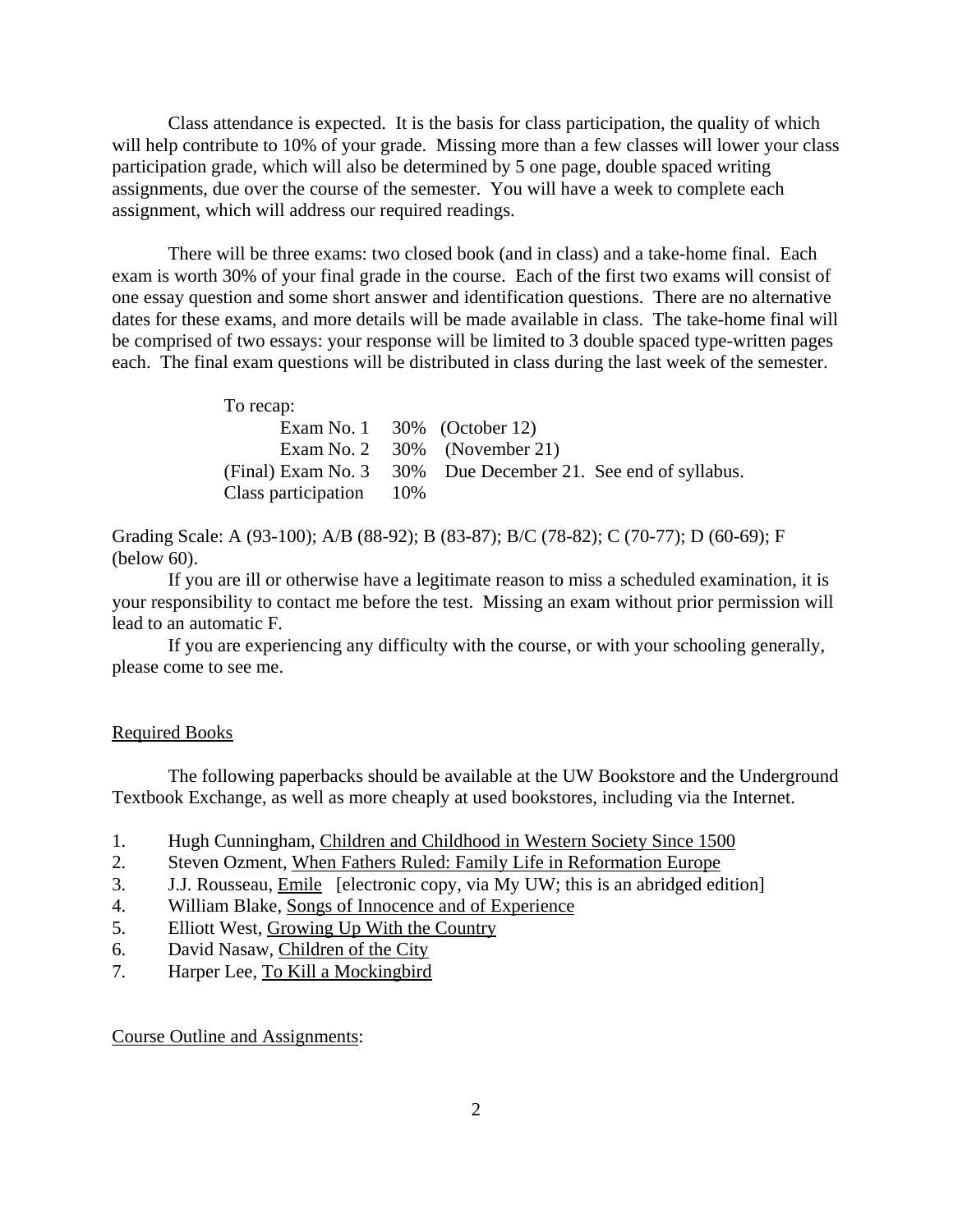| Week #1                      |                        | Introduction to the Course                                                                                                     |
|------------------------------|------------------------|--------------------------------------------------------------------------------------------------------------------------------|
| September 5 & 7              |                        | Historians and the Study of Childhood                                                                                          |
|                              |                        | Assigned reading: Cunningham, chapter 1.                                                                                       |
| Week #2<br>September 12 & 14 |                        | Children, Childhood, and the Middle Ages, 500-1500                                                                             |
|                              |                        | Assigned reading: Cunningham, chapter 2; begin Ozment.                                                                         |
| Week #3<br>September 19 & 21 |                        | Children, Childhood, and the Middle Ages, 500-1500                                                                             |
|                              |                        | Assigned reading: Cunningham, chapters 3-4; Ozment, complete.                                                                  |
| Week #4<br>September 26 & 28 |                        | Education and the Protestant Reformation: The 16 <sup>th</sup> Century<br>Discussion, Ozment                                   |
|                              |                        | Assigned reading: Review Ozment for discussion; Rousseau's Emile [electronic<br>reserve; read sections on Infancy and Boyhood] |
| Week #5<br>October 3 & 5     |                        | Educational Thought and the Enlightenment: The $17th$ and $18th$<br>Centuries                                                  |
|                              |                        | Assigned reading: Rousseau, Emile, complete [168 pages total]; review<br>for discussion.                                       |
| Week #6<br>October 10 & 12   |                        | Discussion, <i>Emile</i> ; and review for Exam No. 1.                                                                          |
|                              |                        | **Exam No. 1, October 12**                                                                                                     |
|                              | Assigned reading: none |                                                                                                                                |
|                              |                        |                                                                                                                                |

Week #7 Blake, *Songs of Innocence and of Experience* October 17 & 19

3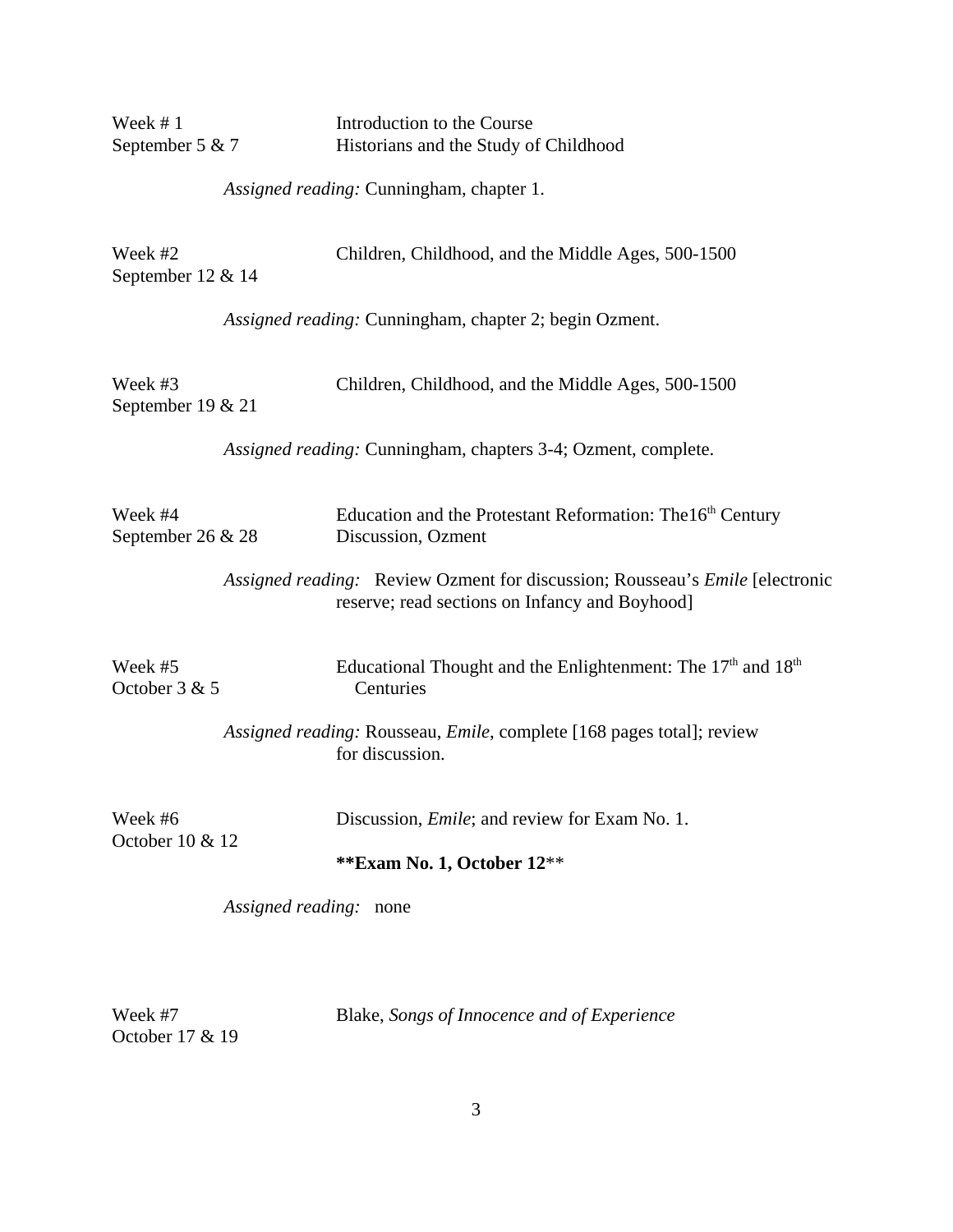|                                |                                | Assigned reading: for October 17 discussion, read Blake's Songs of Innocence;<br>also, Cunningham, chapter 5. |
|--------------------------------|--------------------------------|---------------------------------------------------------------------------------------------------------------|
| Week #8<br>October 24 & 26     |                                | Blake, Songs of Innocence and of Experience<br><b>Childbirth and Midwives</b>                                 |
|                                |                                | Assigned reading: for October 24 discussion, read Blake's Songs of Experience;<br>and West, chapters 1-3.     |
| Week #9<br>October 31 & Nov. 2 |                                | Midwifery in Early American History<br>Orphans                                                                |
|                                |                                | Assigned reading: West, chapters 4-5.                                                                         |
| Week #10<br>November 7 & 9     |                                | The "Orphan Trains"<br>In the White Man's Image                                                               |
|                                |                                | Assigned reading: West, complete.                                                                             |
| Week #11<br>November $14 & 16$ |                                | Growing up with the Country<br>Review                                                                         |
|                                | Assigned reading: Review West. |                                                                                                               |
| Week #12                       | November 21 & Turkey's Lament  | ** Exam No. 2, November 21 **                                                                                 |
|                                |                                | Assigned reading: None, but exam on 11/21.                                                                    |

November 28 & 30

Week #13 Growing Up in the City

*Assigned reading*: Nasaw, complete.

Week #14 Age Consciousness and the Rise of the Adolescent December 5 & 7 The Modern High School